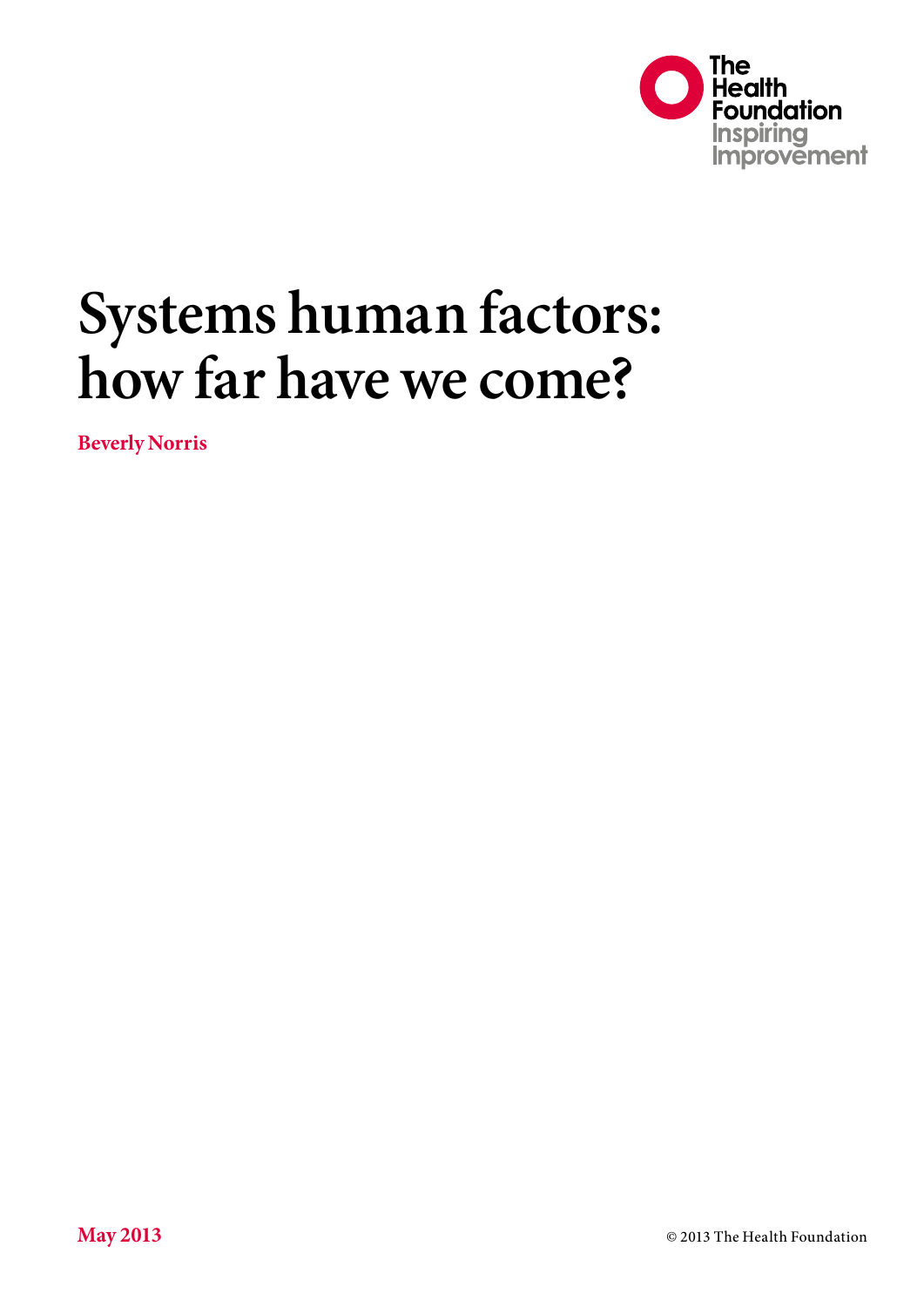When the Rotterdam Ophthalmic Institute set out to design a solution to an infection control problem in the operating room they developed a collaborative between surgical staff and tarmac operators at Schiphol airport and a work analysis to develop a design solution. Traditionally this issue has been approached through staff training and technical changes, but their approach was firmly rooted in human factors. Many people in healthcare will now be familiar with the term 'human factors', but how far have we come in applying this approach in healthcare?

#### **What progress have we made?**

One of the earliest references to human factors in the healthcare literature dates back to 1957 and calls for equipment to be designed in terms of human capabilities and limitations.1 Presenting data on physical and perceptual abilities (including the effects of excessive cigarette smoke in the cockpit on pilots' performance!) the paper made a plea to the medical community to use the 'principles of human engineering' to improve safety. We now hear of human factors being used to design better medical devices, equipment and information systems,<sup>2,3</sup> but this is an exception rather than the rule. Nearly 40 years later, in 1995, authors such as James Reason broadened the meaning of human factors to include cognitive functioning, classifications of human error and active versus latent failures.4 These concepts have underpinned a whole raft of patient safety initiatives, focused particularly on improving teamwork, communication and safety culture.5,6

In other industries, however, human factors is used much more at the system design level; workplace design, the

design of tasks, processes, equipment and information sources are designed to help staff work safely and effectively.

Korne illustrates this systems approach. The positioning of theatre equipment is vital for the effectiveness of the laminar air flow system, yet previous work on its efficacy had focused on technical issues. A human factors approach would posit that technical efficacy will be redundant if equipment is not used in the right way. Shared learning with safety teams in other industries highlighted that the safety critical positioning of equipment could be more effectively supported by workplace design, than by training or reliance on staff to estimate correct positioning. An analysis of work processes and workplace layout identified floor marking as a potential solution. User input to the designs was vital, as effective design can only be developed if those with a close understanding of the job are consulted. This also enables ownership of the solutions, and feedback from surgical staff during evaluations was vital to the final design.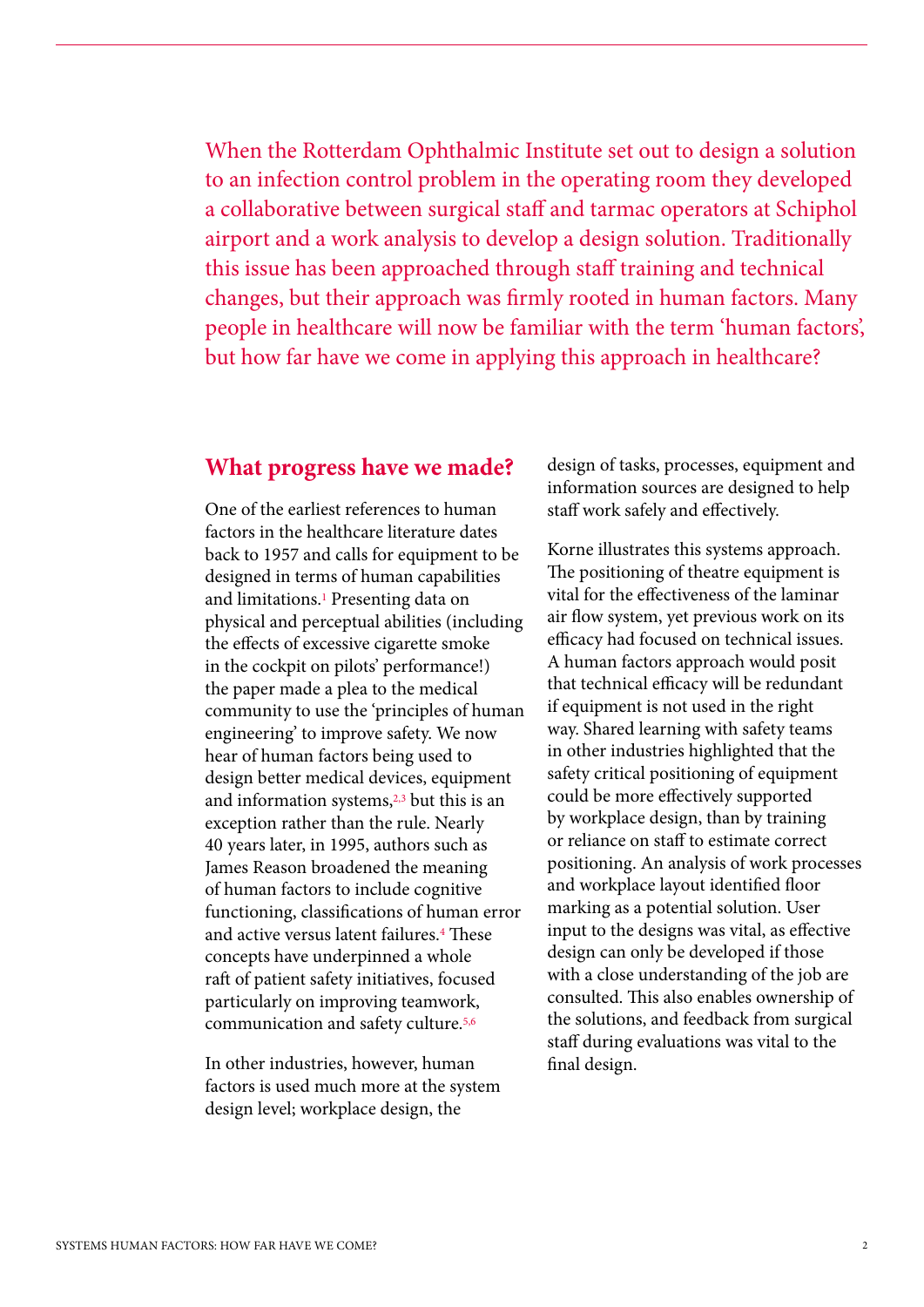### **The role of training**

As Korne points out, design is often easier to change than behaviour. Many in healthcare have been introduced to human factors via human factors training, in many cases based on aviation crew/ cockpit resource management (CRM) training. CRM is a system for improving crew performance and concentrates on crewmember attitudes and behaviours.7 It supplements many years of human factors input into the design of standardised flight decks, air traffic management systems, maintenance procedures and standardised operating procedures. The level of system design that underpins CRM training in aviation is, of course, less established in healthcare. Training alone would rarely be recommended as a human factors safety solution. It would be part of an overall safety management approach that begins with system analysis and design, using training only for those safety issues that cannot be addressed by the design of safe work practices.<sup>8</sup>

#### **Systems human factors**

Human factors interventions are grounded in the principle that all elements of the healthcare system, however far removed from the point of care in space or time, will influence safety. Context must be understood when analysing and designing systems of work. Carayon<sup>9</sup> demonstrates this with the Systems Engineering Initiative for Patient Safety model. The model provides a simple method for formally considering how system components influence human behaviour, such as issues related to the person, the organisation, technologies and tools, tasks and environment.

The Systems Engineering Initiative for Patient Safety model was used to show how considering an array of system factors affected the safety of outpatient surgery and recommendations were made relating to:

- − the tasks being undertaken (goal-oriented analysis of vital signs monitoring);
- − tools of the job (design of the patient's chart);
- environment (noise, open doors);
- − organisational design (no single member of staff followed the patient throughout their stay).

The Health and Safety Executive stipulates that 'human factors must be integrated into the mainstream of systems development'10 and some industries have incorporated the systems view into formal safety management. Air traffic management has developed a 'human factors case' methodology, based on the safety case approach; before any system changes are implemented, formal assessments are made on issues such as human-machine interaction, clear roles and responsibilities and communication.11 Cost benefit models that prove the effectiveness of such human factors integration approaches have been developed in the military but are yet to be undertaken in healthcare.12

Within the systems approach, techniques are available to assess the effect of system components on human behaviour and human error. Techniques such as mental workload assessment, human error identification, hierarchical task analysis are commonplace in other industries yet only occasionally used in healthcare. While many of these techniques have been reported in the healthcare literature,<sup>13-15</sup> they are yet to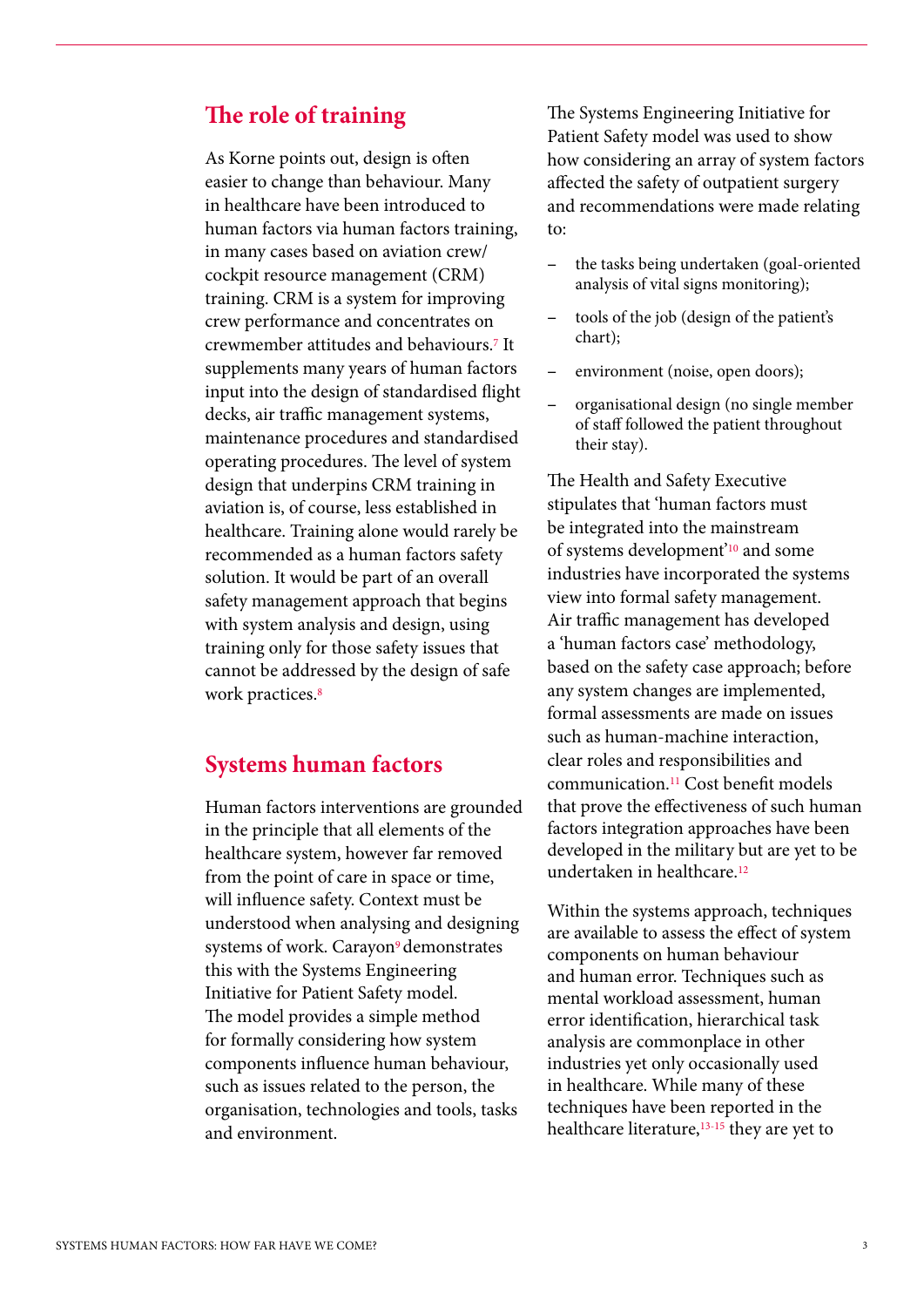be an established part of patient safety management. Some progress has been made in making these methods more accessible for healthcare (such as tailored prospective hazard analysis tools<sup>16</sup> and device usability assessment techniques<sup>17</sup>) but more work is needed to make these tools more widely adopted.

## **Where next for human factors?**

The first step in establishing systems human factors in healthcare is to continue to integrate the work on device usability, human error, teamwork and safety culture into an approach that includes work design and systems analysis. More exemplar projects such as Korne's are

needed to demonstrate the potential and value of systems human factors. While improvements in medical device usability often have face validity, the impact of changes to work design can be less apparent and more evidence is needed to show the value of the approach. The underlying principles of human factors such as a systems' view of safety and an inclusive, human centred design process can be applied in nearly all work situations to improve safety. Next steps include the wider application of human factors techniques and integration of human factors into the design, implementation and change management of sociotechnical systems in healthcare.